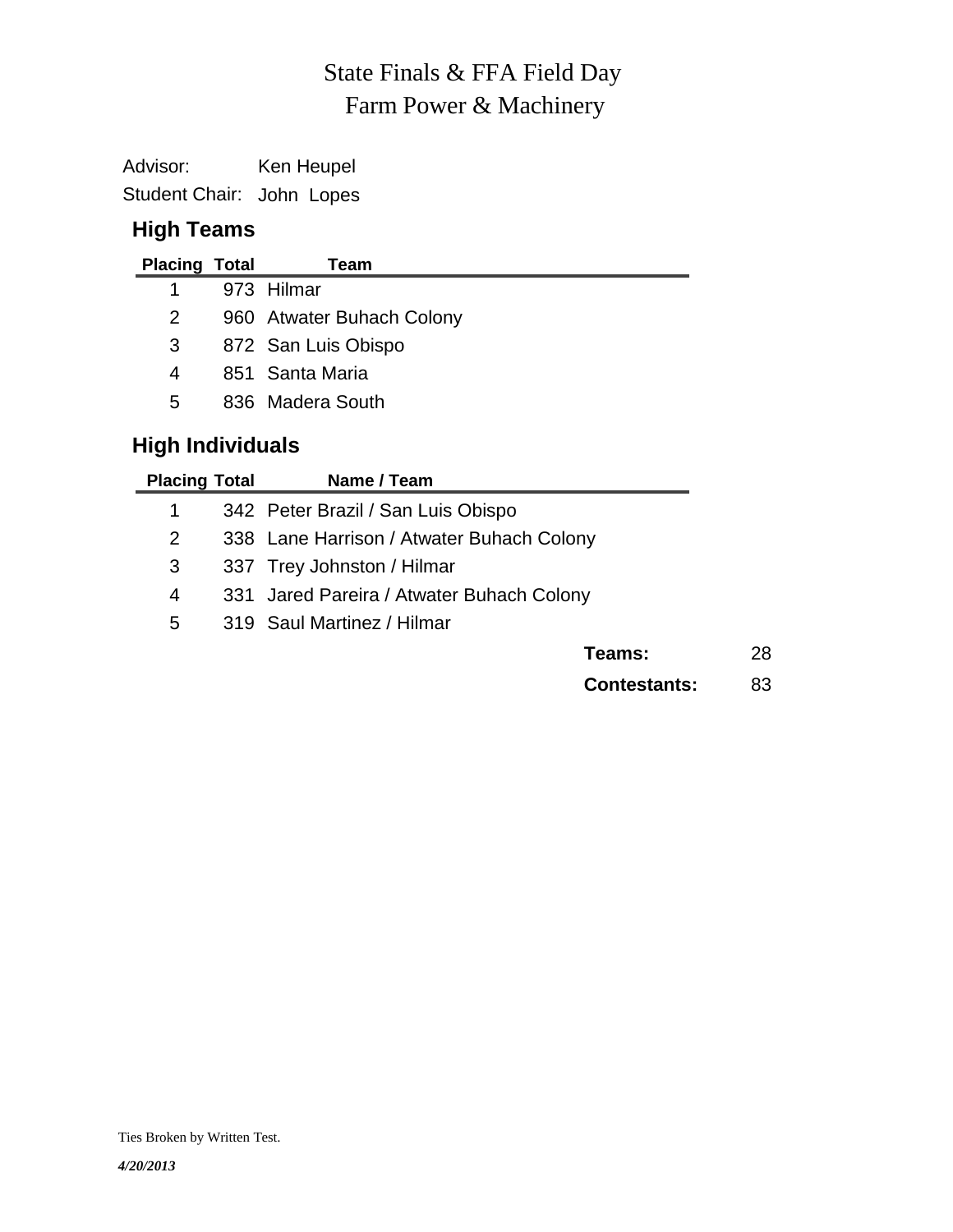| State Finals & FFA Field Day |  |  |  |  |
|------------------------------|--|--|--|--|
|------------------------------|--|--|--|--|

State Finals & Farm Power & Machinery

| <b>Individual Results</b>    |                     |               |                    |                 |                            |                         |     |            |                |
|------------------------------|---------------------|---------------|--------------------|-----------------|----------------------------|-------------------------|-----|------------|----------------|
|                              | <b>General Test</b> | Parts Tool ID | <b>Safety Test</b> | Troubleshooting | <b>Tractors Operations</b> | <b>Tractor Controls</b> | Tie | Total      | Place          |
| <b>Atwater Buhach Colony</b> |                     |               |                    |                 |                            |                         |     | 960        | $\overline{2}$ |
| James Cardoso                | 56                  | 75            | 17                 | 77              | 32                         | 34                      | 56  | 291 *      | 13             |
| <b>Jared Pareira</b>         | 63                  | 91            | 17                 | 84              | 36                         | 40                      | 63  | 331 *      | $\overline{4}$ |
| Lane Harrison                | 68                  | 94            | 18                 | 82              | 36                         | 40                      | 68  | 338 * 2    |                |
| <b>Corning</b>               |                     |               |                    |                 |                            |                         |     | 647        | 23             |
| Andrew Turri                 | 45                  | 59            | 14                 | 67              | 32                         | 26                      | 45  | 243*       | 47             |
| Nick Simpson                 | 35                  | 41            | 16                 | 66              | 36                         | 16                      | 35  | 210 * 60   |                |
| Riley Jensen                 | 41                  | 39            | 12                 | 60              | 22                         | 20                      | 41  | 194* 68    |                |
| <b>El Capitan</b>            |                     |               |                    |                 |                            |                         |     | <b>755</b> | 12             |
| <b>Brad Matuska</b>          | 46                  | 71            | 16                 | 71              | 16                         | 30                      | 46  | 250*       | 44             |
| <b>Brody Roland</b>          | 44                  | 57            | 16                 | 74              | 28                         | 34                      | 44  | 253 *      | 42             |
| Cody Hoss                    | 49                  | 69            | 17                 | 72              | 17                         | 28                      | 49  | 252 * 43   |                |
| <b>Escondido</b>             |                     |               |                    |                 |                            |                         |     | 546        | 27             |
| <b>Griffin Pelot</b>         | 31                  | 42            | 13                 | 56              | 20                         | 26                      | 31  | 188*       | 73             |
| Jesse Satkoski               | 40                  | 28            | 13                 | 58              | 13                         | 6                       | 40  | 158 *      | 80             |
| Louie DiAngelis              | 41                  | 42            | 12                 | 61              | 16                         | 28                      | 41  | 200* 66    |                |
| Etna                         |                     |               |                    |                 |                            |                         |     | 669        | 20             |
| Frank Hurlimann              | 44                  | 50            | 16                 | 69              | 20                         | 24                      | 44  | 223*       | 53             |
| Jace Cramer                  | 34                  | 38            | 14                 | 58              | $\overline{4}$             | 18                      | 34  | 166*       | 78             |
| Jack Hurlimann               | 49                  | 72            | 18                 | 75              | 32                         | 34                      | 49  | 280*       | 22             |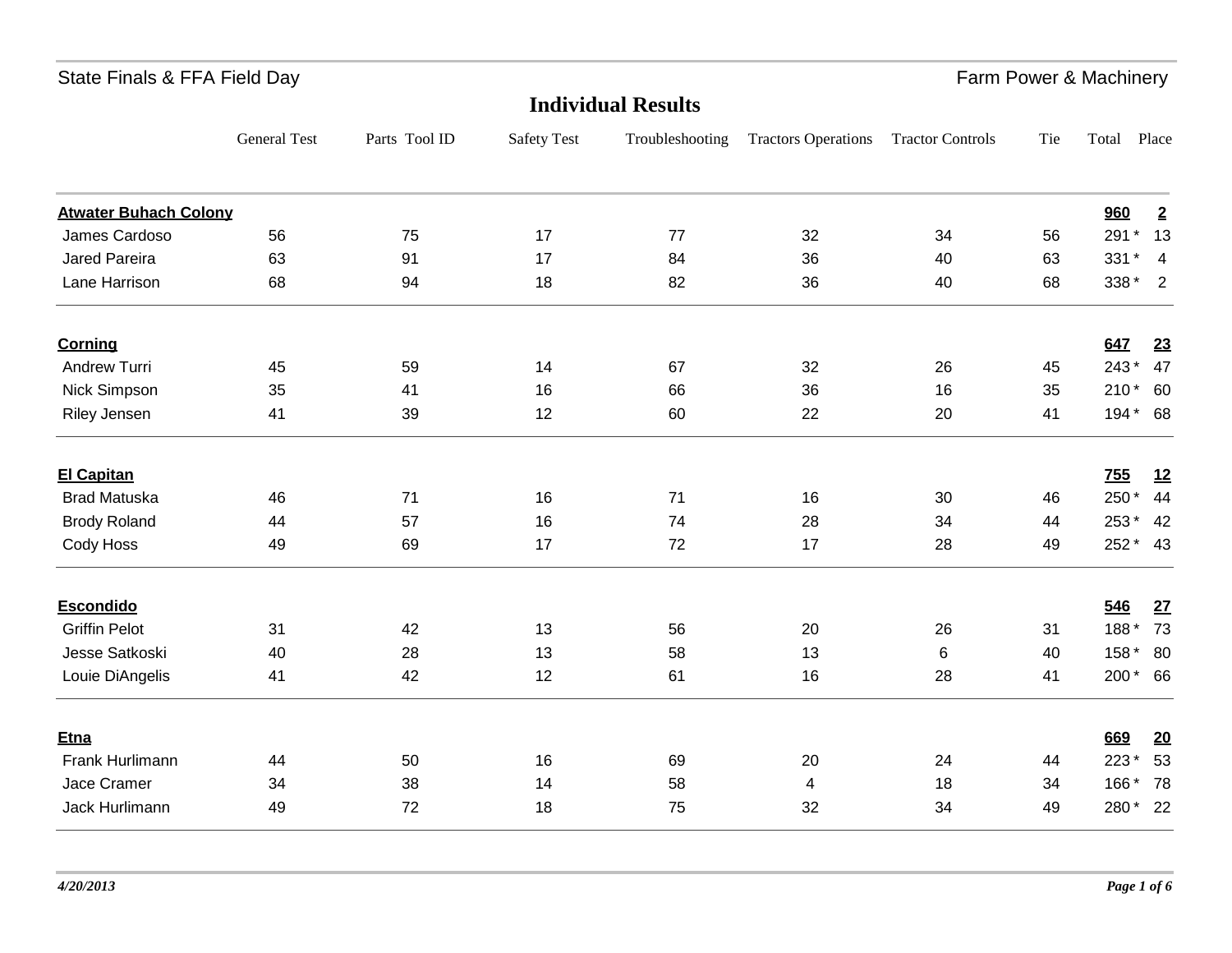| <b>Individual Results</b> |                     |               |                    |                 |                            |                         |     |          |                 |
|---------------------------|---------------------|---------------|--------------------|-----------------|----------------------------|-------------------------|-----|----------|-----------------|
|                           | <b>General Test</b> | Parts Tool ID | <b>Safety Test</b> | Troubleshooting | <b>Tractors Operations</b> | <b>Tractor Controls</b> | Tie | Total    | Place           |
| <b>Eureka</b>             |                     |               |                    |                 |                            |                         |     | 622      | 24              |
| <b>Bradley Livingston</b> | 43                  | 58            | 16                 | 68              | 22                         | 24                      | 43  | 231 *    | 49              |
| <b>Hunter Toland</b>      | 37                  | 47            | 14                 | 72              | 15                         | 28                      | 37  | 213 * 59 |                 |
| Thomas Davidsen           | 28                  | 35            | 15                 | 68              | 12                         | 20                      | 28  | 178 * 76 |                 |
| <b>Fallbrook</b>          |                     |               |                    |                 |                            |                         |     | 690      | <u>18</u>       |
| <b>Barrett Newman</b>     | 31                  | 34            | 17                 | 56              | 15                         | 30                      | 31  | 183*     | 74              |
| <b>Hailee Mallette</b>    | 34                  | 66            | 13                 | 66              | 20                         | 24                      | 34  | 223 *    | 55              |
| Wil Scarbrough            | 50                  | 74            | 16                 | 75              | 35                         | 34                      | 50  | 284 * 18 |                 |
| Galt                      |                     |               |                    |                 |                            |                         |     | 823      | $\mathbf{Z}$    |
| Dylan Bullard             | 54                  | 77            | 14                 | 75              | 32                         | 36                      | 54  | 288*     | 15              |
| Joe Vitarra               | 48                  | 57            | 18                 | 75              | 37                         | 34                      | 48  | 269*     | 33              |
| John Graham               | 48                  | 63            | 16                 | 71              | 34                         | 34                      | 48  | 266 * 36 |                 |
| <b>Golden Valley</b>      |                     |               |                    |                 |                            |                         |     | 708      | <u>16</u>       |
| <b>Colton Asbury</b>      | 47                  | 75            | 19                 | 78              | 22                         | 28                      | 47  | 269*     | 34              |
| Jonathan Cruz             | 60                  | 75            | 18                 | 71              | 15                         | 38                      | 60  | $277*$   | 24              |
| <b>Tabitha Francis</b>    | 29                  | 37            | 14                 | 60              | 14                         | 8                       | 29  | 162 * 79 |                 |
| Gregori                   |                     |               |                    |                 |                            |                         |     | 828      | $6\overline{6}$ |
| Robert Royal              | 50                  | 67            | 16                 | 75              | 22                         | 40                      | 50  | 270*     | 30              |
| Spencer Blaler            | 55                  | 78            | 16                 | 79              | 15                         | 38                      | 55  | 281 *    | 21              |
| Zharen Terpstra           | 51                  | 80            | 17                 | 75              | 14                         | 40                      | 51  | 277 * 25 |                 |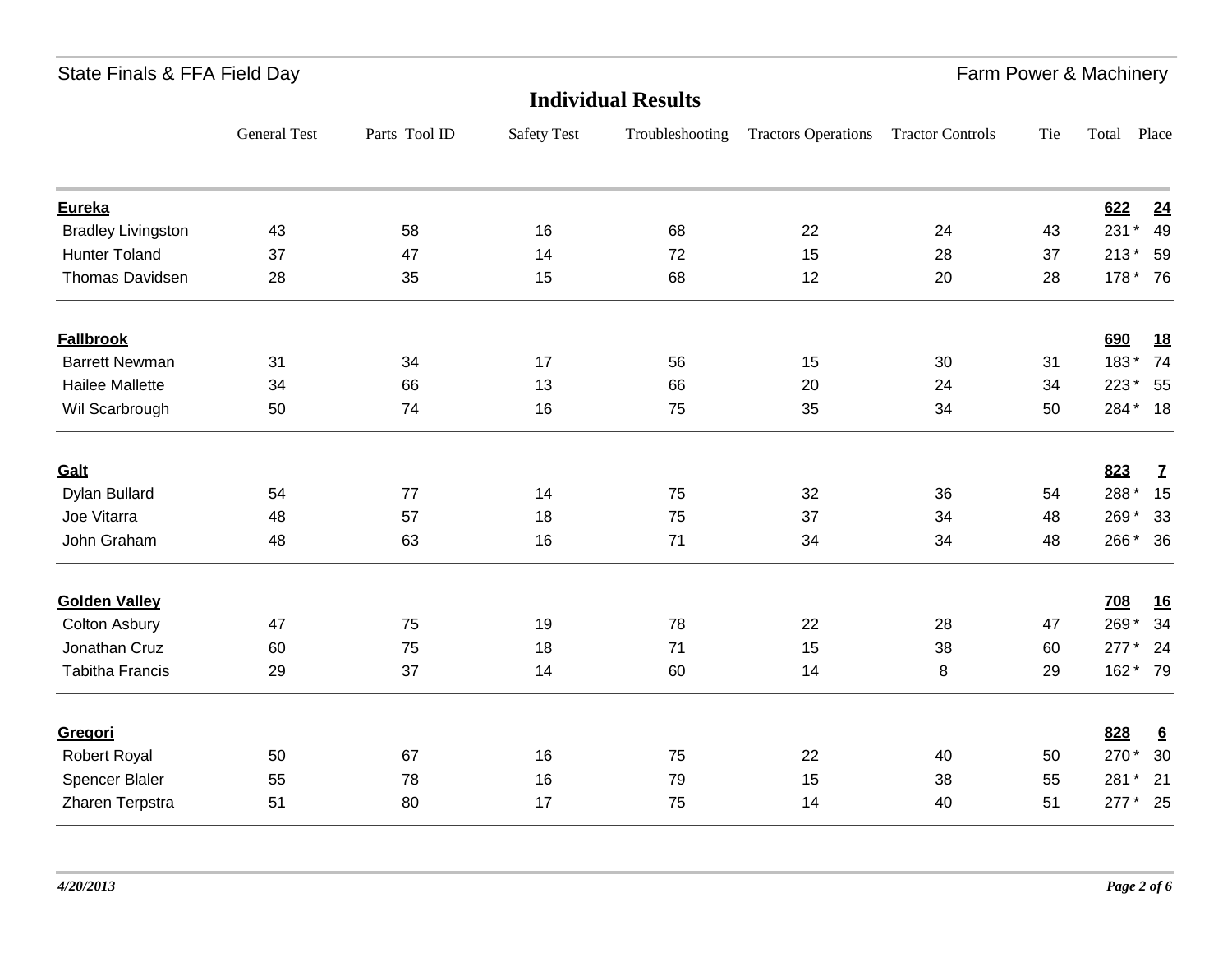|                       | <b>Individual Results</b> |               |                    |                 |                            |                         |     |            |                         |  |
|-----------------------|---------------------------|---------------|--------------------|-----------------|----------------------------|-------------------------|-----|------------|-------------------------|--|
|                       | <b>General Test</b>       | Parts Tool ID | <b>Safety Test</b> | Troubleshooting | <b>Tractors Operations</b> | <b>Tractor Controls</b> | Tie | Total      | Place                   |  |
| <b>Hilmar</b>         |                           |               |                    |                 |                            |                         |     | 973        | $\mathbf{1}$            |  |
| Andrew Vieria         | 73                        | 86            | 20                 | 83              | 19                         | 36                      | 73  | $317*$     | 6                       |  |
| Saul Martinez         | 68                        | 92            | 16                 | 79              | 24                         | 40                      | 68  | $319*$     | 5                       |  |
| <b>Trey Johnston</b>  | 76                        | 91            | 17                 | 79              | 34                         | 40                      | 76  | 337 *      | $\overline{\mathbf{3}}$ |  |
| <b>Hughson</b>        |                           |               |                    |                 |                            |                         |     | 691        | <u>17</u>               |  |
| Evan Hudelson         | 53                        | 69            | 17                 | 76              | 35                         | 38                      | 53  | 288*       | 16                      |  |
| Jacob Vabreo          | 44                        | 40            | 14                 | 69              | 22                         | 24                      | 44  | $213*$     | 58                      |  |
| Kyle Weststyn         | 22                        | 45            | 15                 | 68              | 16                         | 24                      | 22  | 190 * 70   |                         |  |
| <b>Liberty Ranch</b>  |                           |               |                    |                 |                            |                         |     | <b>785</b> | <u>10</u>               |  |
| Denton Vaughn         | 66                        | 73            | 17                 | 68              | 40                         | 36                      | 66  | 300*       | 9                       |  |
| Nicholas Peupson      | 43                        | 53            | 14                 | 63              | 16                         | 18                      | 43  | 207*       | 63                      |  |
| Ryan Jackson          | 61                        | 73            | 17                 | 67              | 38                         | 22                      | 61  | 278 * 23   |                         |  |
| Lodi                  |                           |               |                    |                 |                            |                         |     | 668        | 21                      |  |
| Dominic Borra         | 48                        | 80            | 18                 | 75              | 34                         | 32                      | 48  | 287*       | 17                      |  |
| <b>Ryan Bissell</b>   | 25                        | 15            | 9                  | 62              | 8                          | 18                      | 25  | 137 * 83   |                         |  |
| <b>Troy Edwards</b>   | 54                        | 53            | 18                 | 70              | 17                         | 32                      | 54  | 244 * 46   |                         |  |
| <b>Madera South</b>   |                           |               |                    |                 |                            |                         |     | 836        | $\overline{5}$          |  |
| <b>Allison Helton</b> | 60                        | 64            | 17                 | 69              | 17                         | 34                      | 60  | 261 *      | 39                      |  |
| Anna Nitschke         | 53                        | 78            | 15                 | 68              | 17                         | 38                      | 53  | 269*       | 32                      |  |
| <b>Taylor Helton</b>  | 69                        | 84            | 17                 | 76              | 20                         | 40                      | 69  | 306 *      | 8                       |  |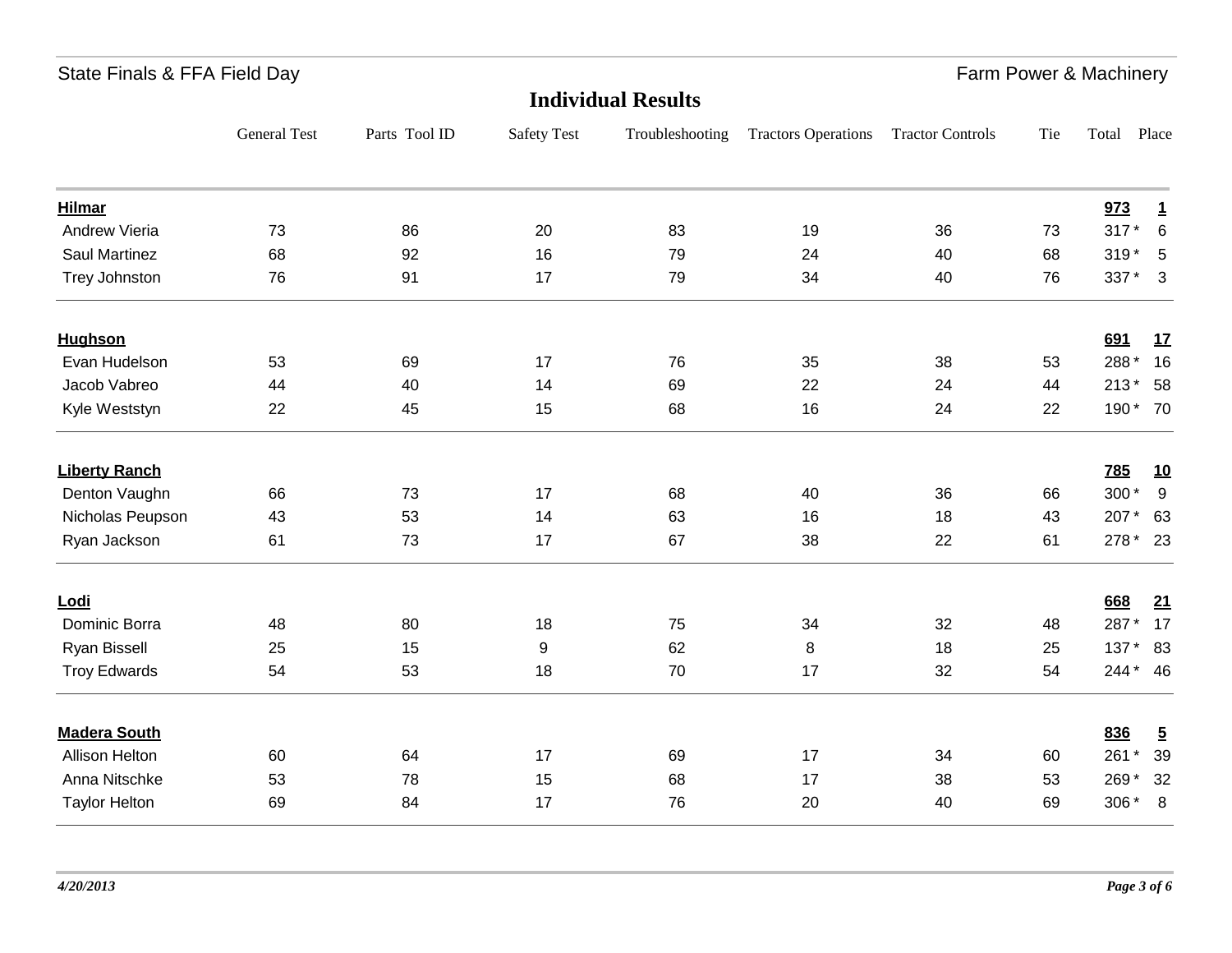| <b>Individual Results</b> |                     |               |                    |                 |                            |                         |     |            |                |
|---------------------------|---------------------|---------------|--------------------|-----------------|----------------------------|-------------------------|-----|------------|----------------|
|                           | <b>General Test</b> | Parts Tool ID | <b>Safety Test</b> | Troubleshooting | <b>Tractors Operations</b> | <b>Tractor Controls</b> | Tie | Total      | Place          |
| <b>Morro Bay</b>          |                     |               |                    |                 |                            |                         |     | 654        | 22             |
| Albert Beach              | 33                  | 43            | 13                 | 61              | 18                         | 20                      | 33  | 188*       | 72             |
| Dakota Zamora             | 24                  | 42            | 11                 | 65              | 30                         | 32                      | 24  | $204*$     | 65             |
| <b>Tyler Meador</b>       | 52                  | 69            | 17                 | 75              | 21                         | 28                      | 52  | 262 * 38   |                |
| <b>Red Bluff</b>          |                     |               |                    |                 |                            |                         |     | 586        | 25             |
| <b>Charles Croman</b>     | 40                  | 46            | 14                 | 69              | 20                         | 28                      | 40  | $217*$     | 57             |
| <b>Travis Ferreira</b>    | 40                  | 54            | 15                 | 64              | 30                         | 20                      | 40  | 223 * 54   |                |
| <b>Tyler Kinsworthy</b>   | 26                  | 28            | 5                  | 47              | 18                         | 22                      | 26  | 146 * 82   |                |
| <b>Riverdale</b>          |                     |               |                    |                 |                            |                         |     | <u>741</u> | 13             |
| Jake Errotabere           | 48                  | 54            | 16                 | 62              | 38                         | 38                      | 48  | 256 *      | 41             |
| Joseph Borges             | 40                  | 50            | 14                 | 53              | 14                         | 20                      | 40  | $191*$     | 69             |
| <b>Tyler Shearingen</b>   | 72                  | 58            | 15                 | 80              | 33                         | 36                      | 72  | 294 * 11   |                |
| <b>San Luis Obispo</b>    |                     |               |                    |                 |                            |                         |     | 872        | $\overline{3}$ |
| Daniel Thoresen           | 60                  | 60            | 17                 | 70              | 36                         | 38                      | 60  | 281 *      | 20             |
| <b>Peter Brazil</b>       | 74                  | 93            | 17                 | 83              | 39                         | 36                      | 74  | 342*       | $\overline{1}$ |
| Will Kraemer              | 49                  | 64            | 17                 | 69              | 16                         | 34                      | 49  | 249 * 45   |                |
| Santa Maria-Righetti      |                     |               |                    |                 |                            |                         |     | 717        | 15             |
| <b>Grant Porter</b>       | 48                  | 70            | 18                 | 69              | 37                         | 28                      | 48  | 270*       | 31             |
| <b>Marshal Smith</b>      | 27                  | 48            | 15                 | 66              | 34                         | 28                      | 27  | $218*$     | 56             |
| Nick Maldonado            | 31                  | 46            | 14                 | 74              | 38                         | 26                      | 31  | 229 * 51   |                |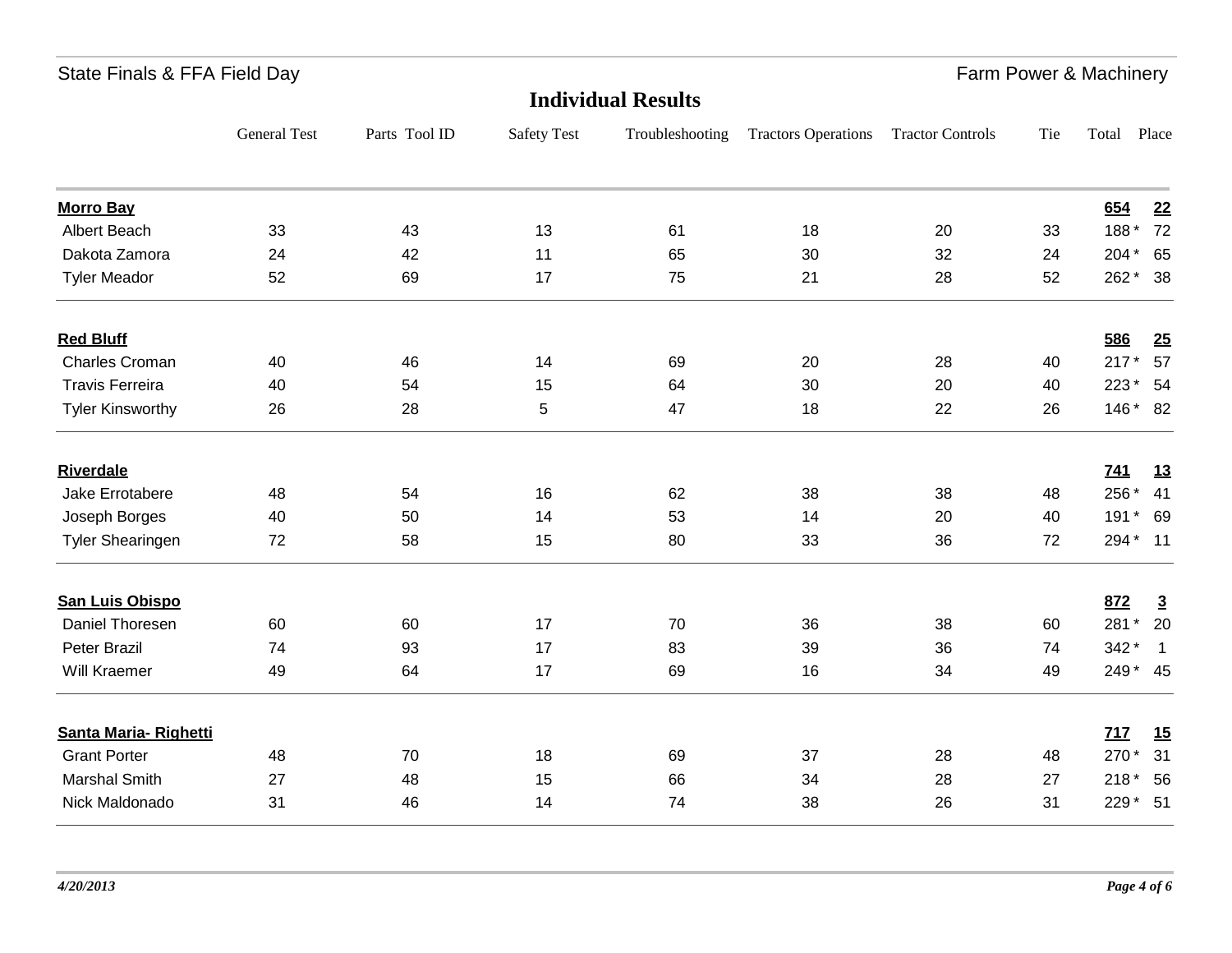|                          | <b>Individual Results</b> |               |                    |                 |                            |                         |     |            |                |  |
|--------------------------|---------------------------|---------------|--------------------|-----------------|----------------------------|-------------------------|-----|------------|----------------|--|
|                          | <b>General Test</b>       | Parts Tool ID | <b>Safety Test</b> | Troubleshooting | <b>Tractors Operations</b> | <b>Tractor Controls</b> | Tie | Total      | Place          |  |
| <b>Santa Maria</b>       |                           |               |                    |                 |                            |                         |     | 851        | $\overline{4}$ |  |
| Andres Grimaldo          | 59                        | 80            | 17                 | 70              | 25                         | 32                      | 59  | 283*       | 19             |  |
| Jorge Rivera             | 57                        | 80            | 20                 | 71              | 34                         | 32                      | 57  | 294 * 12   |                |  |
| Saul Novoa Diaz          | 58                        | 67            | 18                 | 73              | 28                         | 30                      | 58  | 274 * 28   |                |  |
| <b>Susanville-Lassen</b> |                           |               |                    |                 |                            |                         |     | 682        | <u>19</u>      |  |
| Callie Wemple            | 36                        | 44            | 18                 | 68              | 18                         | 22                      | 36  | 206 *      | 64             |  |
| <b>Mason Downing</b>     | 51                        | 75            | 14                 | 67              | 29                         | 32                      | 51  | 268*       | 35             |  |
| <b>Stuart Mallery</b>    | 32                        | 47            | 14                 | 62              | 29                         | 24                      | 32  | 208 * 62   |                |  |
| <b>Tracy</b>             |                           |               |                    |                 |                            |                         |     | 768        | 11             |  |
| Gino Arnaudo             | 49                        | 70            | 17                 | 73              | 32                         | 36                      | 49  | $277*$     | 26             |  |
| Jacob Koster             | 42                        | 48            | 15                 | 65              | 27                         | 34                      | 42  | 231 *      | 50             |  |
| Zachary Koster           | 44                        | 61            | 16                 | 71              | 38                         | 30                      | 44  | 260 * 40   |                |  |
| <b>Tulare</b>            |                           |               |                    |                 |                            |                         |     | <b>740</b> | 14             |  |
| Luis Freitas             | 53                        | 80            | 17                 | 66              | 20                         | 40                      | 53  | 276 *      | 27             |  |
| Tanna Ramos              | 41                        | 40            | 15                 | 59              | 16                         | 28                      | 41  | 199 * 67   |                |  |
| TD Ramos                 | 43                        | 73            | 18                 | 79              | 16                         | 36                      | 43  | 265 * 37   |                |  |
| <b>Turlock-Pitman</b>    |                           |               |                    |                 |                            |                         |     | 552        | 26             |  |
| <b>Aubrey Davis</b>      | 25                        | 24            | 14                 | 62              | 20                         | 10                      | 25  | 155 *      | 81             |  |
| <b>Christina Dirkse</b>  | 27                        | 35            | 12                 | 64              | 20                         | 14                      | 27  | 172 * 77   |                |  |
| Derek Dias               | 30                        | 43            | 14                 | 71              | 35                         | 32                      | 30  | 225 * 52   |                |  |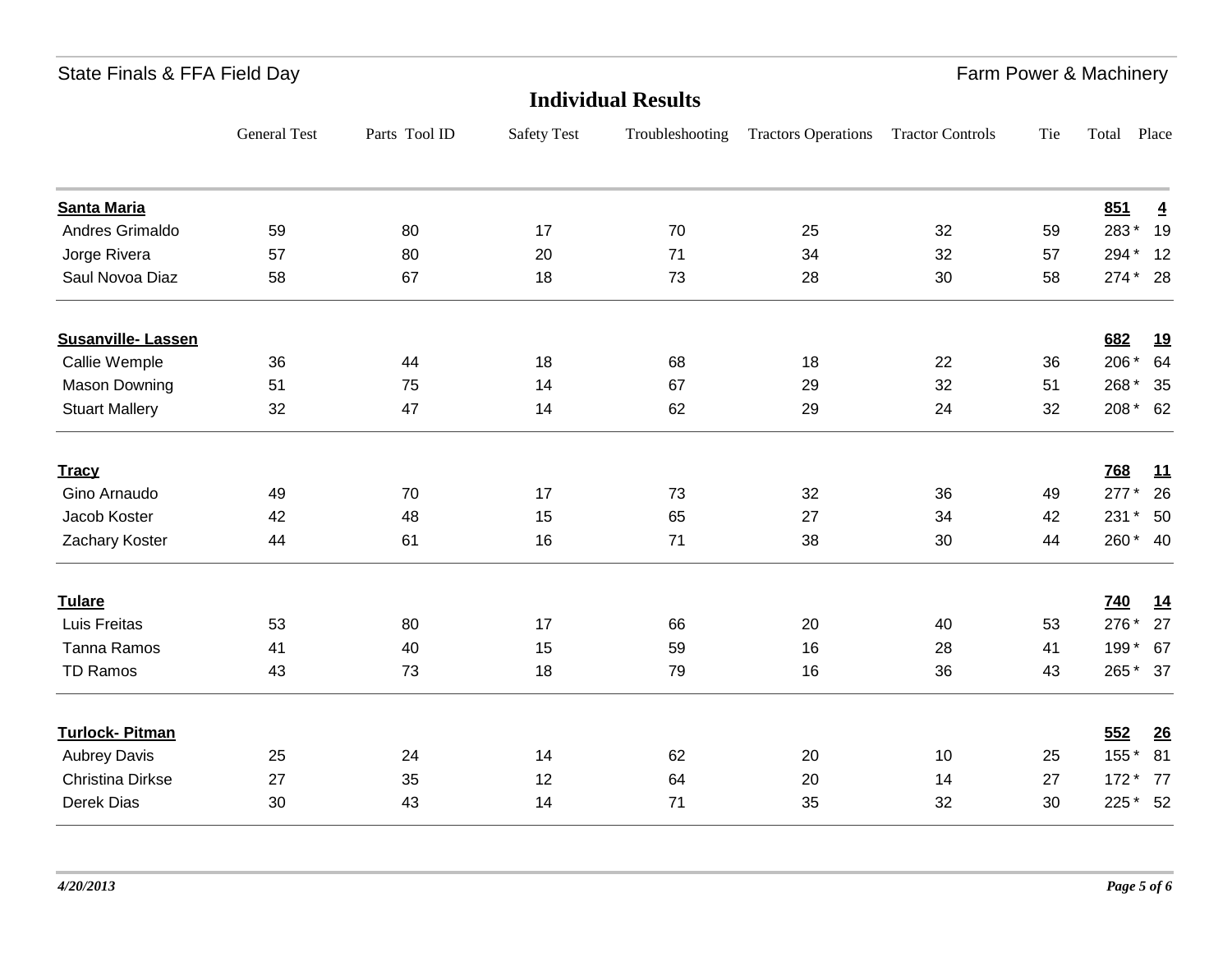|                      | <b>Individual Results</b> |               |                    |                 |                            |                         |     |            |                |  |  |
|----------------------|---------------------------|---------------|--------------------|-----------------|----------------------------|-------------------------|-----|------------|----------------|--|--|
|                      | General Test              | Parts Tool ID | <b>Safety Test</b> | Troubleshooting | <b>Tractors Operations</b> | <b>Tractor Controls</b> | Tie | Total      | Place          |  |  |
| <b>Turlock</b>       |                           |               |                    |                 |                            |                         |     | 802        | 8              |  |  |
| Fabian Cruz          | 47                        | 73            | 16                 | 67              | 30                         | 40                      | 47  | $273*$     | 29             |  |  |
| Kyle Ferguson        | 45                        | 62            | 12                 | 66              | 22                         | 34                      | 45  | 241        | $*$ 48         |  |  |
| Mark Lopes           | 59                        | 77            | 15                 | 80              | 19                         | 38                      | 59  | 288 * 14   |                |  |  |
| <b>Valley Center</b> |                           |               |                    |                 |                            |                         |     | 397        | <u>28</u>      |  |  |
| Jasper Macdonald     | 42                        | 41            | 16                 | 67              | 22                         | 20                      | 42  | 208 *      | -61            |  |  |
| Nick Nebeker         | 33                        | 38            | 15                 | 76              | 11                         | 16                      | 33  | 189 * 71   |                |  |  |
| Woodland             |                           |               |                    |                 |                            |                         |     | <u>788</u> | 9              |  |  |
| Jordan Arellano      | 61                        | 81            | 19                 | 75              | 36                         | 38                      | 61  | $310*$     | $\overline{7}$ |  |  |
| Joseph Borchard      | 38                        | 23            | 9                  | 62              | 18                         | 30                      | 38  | 180* 75    |                |  |  |
| <b>Travis Teague</b> | 57                        | 76            | 19                 | 70              | 38                         | 38                      | 57  | 298 * 10   |                |  |  |

Ties Broken by Written Test. The Scores used to compute team score  $*$  Scores used to compute team score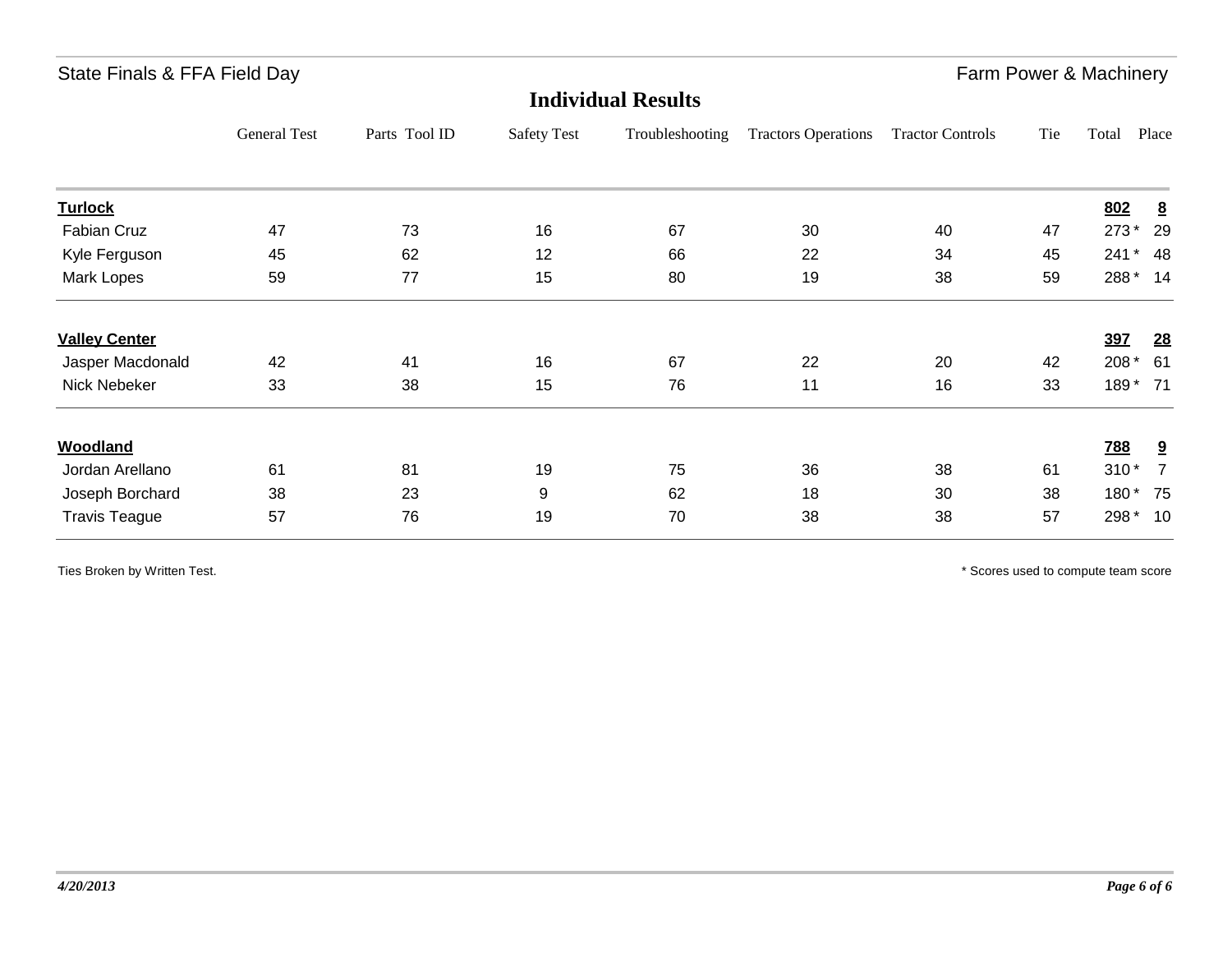#### State Finals & FFA Field Day **Farm Power & Machinery** State Finals & FFA Field Day

| <b>Team Results</b> |                     |               |                    |     |                                     |                         |     |             |                |  |
|---------------------|---------------------|---------------|--------------------|-----|-------------------------------------|-------------------------|-----|-------------|----------------|--|
|                     | <b>General Test</b> | Parts Tool ID | <b>Safety Test</b> |     | Troubleshooting Tractors Operations | <b>Tractor Controls</b> | Tie | Total Place |                |  |
| Atwater Buhach Col  | 187                 | 260           | 52                 | 243 | 104                                 | 114                     | 187 | 960         | 2              |  |
| Corning             | 121                 | 139           | 42                 | 193 | 90                                  | 62                      | 121 | 647         | 23             |  |
| El Capitan          | 139                 | 197           | 49                 | 217 | 61                                  | 92                      | 139 | 755         | 12             |  |
| Escondido           | 112                 | 112           | 38                 | 175 | 49                                  | 60                      | 112 | 546         | 27             |  |
| Etna                | 127                 | 160           | 48                 | 202 | 56                                  | 76                      | 127 | 669         | 20             |  |
| Eureka              | 108                 | 140           | 45                 | 208 | 49                                  | 72                      | 108 | 622         | 24             |  |
| Fallbrook           | 115                 | 174           | 46                 | 197 | 70                                  | 88                      | 115 | 690         | 18             |  |
| Galt                | 150                 | 197           | 48                 | 221 | 103                                 | 104                     | 150 | 823         | $\overline{7}$ |  |
| Golden Valley       | 136                 | 187           | 51                 | 209 | 51                                  | 74                      | 136 | 708         | 16             |  |
| Gregori             | 156                 | 225           | 49                 | 229 | 51                                  | 118                     | 156 | 828         | 6              |  |
| Hilmar              | 217                 | 269           | 53                 | 241 | 77                                  | 116                     | 217 | 973         | $\overline{1}$ |  |
| Hughson             | 119                 | 154           | 46                 | 213 | 73                                  | 86                      | 119 | 691         | 17             |  |
| Liberty Ranch       | 170                 | 199           | 48                 | 198 | 94                                  | 76                      | 170 | 785         | 10             |  |
| Lodi                | 127                 | 148           | 45                 | 207 | 59                                  | 82                      | 127 | 668         | 21             |  |
| Madera South        | 182                 | 226           | 49                 | 213 | 54                                  | 112                     | 182 | 836         | $\sqrt{5}$     |  |
| Morro Bay           | 109                 | 154           | 41                 | 201 | 69                                  | 80                      | 109 | 654         | 22             |  |
| <b>Red Bluff</b>    | 106                 | 128           | 34                 | 180 | 68                                  | 70                      | 106 | 586         | 25             |  |
| Riverdale           | 160                 | 162           | 45                 | 195 | 85                                  | 94                      | 160 | 741         | 13             |  |
| San Luis Obispo     | 183                 | 217           | 51                 | 222 | 91                                  | 108                     | 183 | 872         | 3              |  |
| Santa Maria         | 174                 | 227           | 55                 | 214 | 87                                  | 94                      | 174 | 851         | 4              |  |